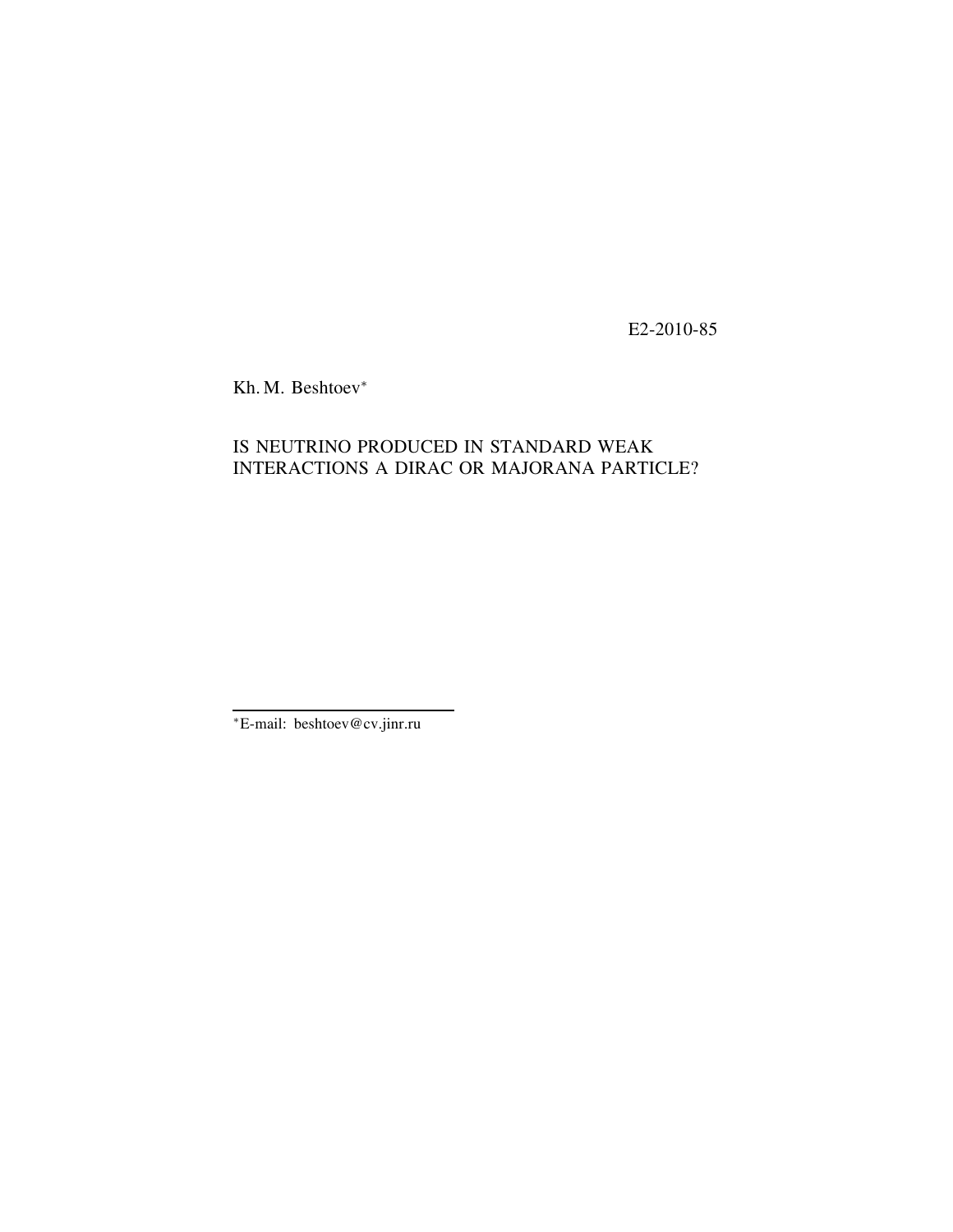$E2-2010-85$ 

Является ли нейтрино, которое рождается в стандартных слабых взаимодействиях, дираковской или майорановской частицей?

Работа посвящена обсуждению проблемы, какой тип нейтрино (дираковское или майорановское) рождается в стандартных слабых взаимодействиях. Сделано заключение, что в стандартных слабых взаимодействиях может рождаться только дираковское, а не майорановское нейтрино. Тогда нейтрино взаимодействует с  $W^{\pm}$ - и  $Z$ -бозонами и безнейтринный двойной бета-распад отсутствует. Это означает, что майорановское нейтрино должно рождаться в другом типе взаимодействий, а именно во взаимодействии, которое отличает проекции спина, но не отличает нейтрино (частицу) от антинейтрино (античастицы). Тогда нейтрино будет взаимодействовать с  $W^{\pm}$ -бозонами и будет возникать безнейтринный двойной бета-распад, а взаимодействие с Z-бозоном будет отсутствовать. Такое взаимодействие пока еще не обнаружено. Поэтому очень важны эксперименты с очень высокой точностью, чтобы детектировать безнейтринные двойные бета-распады, если они существуют в природе.

Работа выполнена в Лаборатории физики высоких энергий им. В. И. Векслера и А.М. Балдина ОИЯИ.

Сообщение Объединенного института ядерных исследований. Дубна, 2010

Beshtoev Kh. M. E2-2010-85

Is Neutrino Produced in Standard Weak Interactions a Dirac or Majorana Particle?

This work considers the following problem: what type (Dirac or Majorana) of neutrinos is produced in standard weak interactions? It is concluded that only Dirac neutrinos but not Majorana neutrinos can be produced in these interactions. Then neutrino interacts with  $W^{\pm}$  and Z bosons but neutrinoless double beta decay is absent. It means that this neutrino will be produced in another type of interaction. Namely, Majorana neutrino will be produced in the interaction which differentiates spin projections but cannot differentiate neutrino (particle) from antineutrino (antiparticle). Then neutrino will interact with  $W^{\pm}$  bosons and neutrinoless double beta decay will arise. But interaction with  $Z$  boson will be absent. Such an interaction has not been discovered yet. Therefore, experiments with very high precision are important to detect the neutrinoless double decays if they are realized in the Nature.

The investigation has been performed at the Veksler and Baldin Laboratory of High Energy Physics, JINR.

Communication of the Joint Institute for Nuclear Research. Dubna, 2010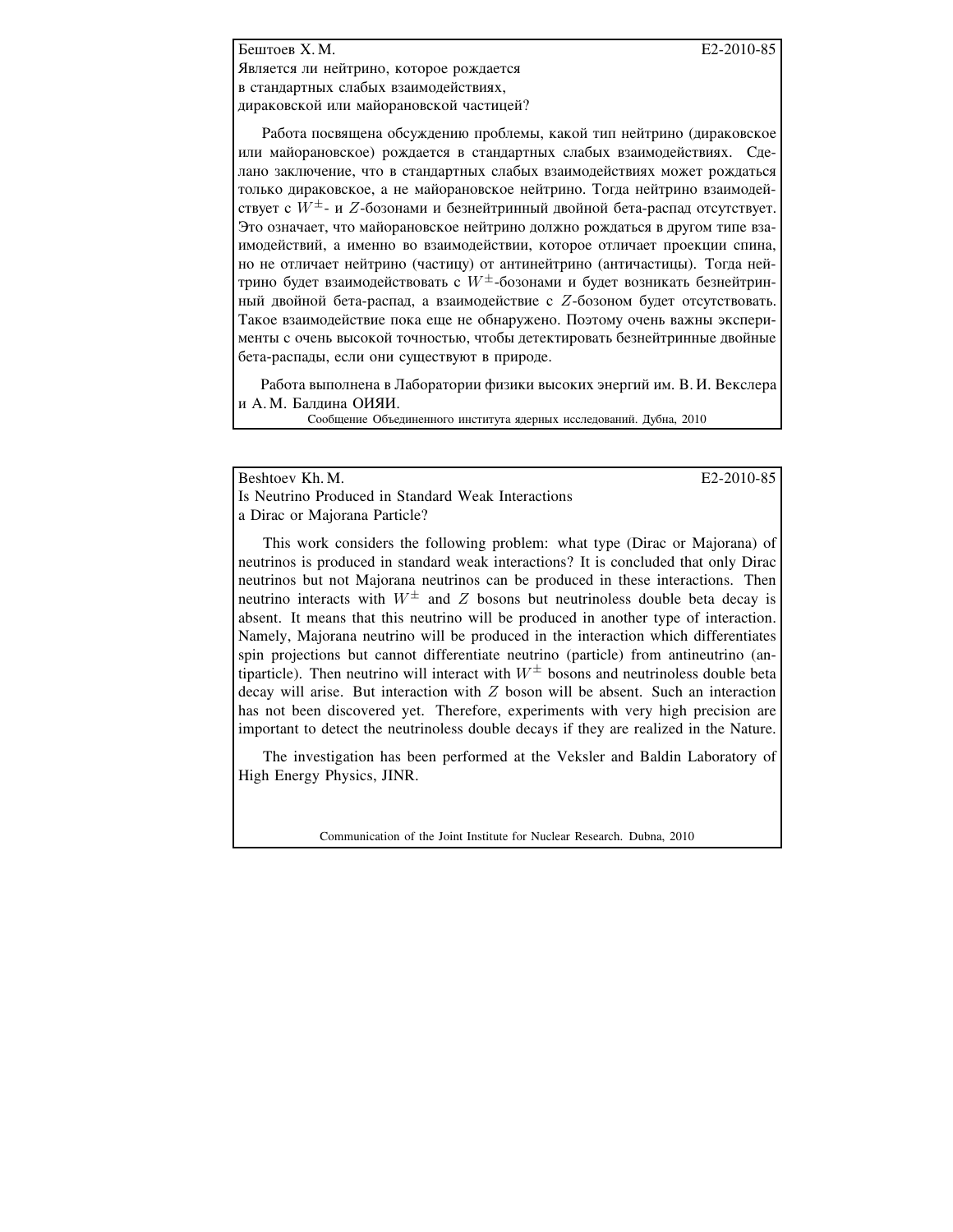#### **INTRODUCTION**

The Standard Model [1] is composed by using Dirac fermions [2]. At present time, violation of the electron  $(l_{\nu_e})$ , muon  $(l_{\nu_\mu})$ , tau  $(l_{\nu_\tau})$  numbers has been detected, then only the common lepton number is conserved but not every lepton number individually. Then there is a question: does full violation of lepton numbers take place? In this case, the Majorana neutrino [3] can be realized where the conservation lepton number does not appear. Realization of the Majorana neutrino can be fulfilled in two ways:

1. To suppose that a priori neutrino is a Majorana particle, i. e., to work in the framework of the Standard Model where it is presumed that neutrinos are Majorana particles.

2. To search for a condition (interaction) when Majorana neutrino is produced.

Almost in all works  $[4-9]$  where the Majorana neutrino is investigated the first approach is used and there is a conclusion that there is no possibility to differ whether neutrino is a Majorana or Dirac particle, except for the case of neutrinoless double beta decay. In work [10] it has been shown that for chiral invariance of the standard weak interactions the neutrinoless double beta decay cannot be realized.

In this work we will use the second approach. In means that it is necessary to find when and how (or in which interactions) the Majorana neutrino can be produced. This approach is based on the fundamental physical principle that in every interaction the particles are produced in eigenstates. Then our aim is to find in which type of interactions the Majorana neutrino can be produced as eigenstate.

Now come to a consideration of properties of Dirac and Majorana particles.

# **1. DIRAC NEUTRINO**

The equation for a particle with spin  $\frac{1}{2}$  was first formulated by Dirac [2] in 1928. Afterwards it turned out that this representation was adequate to describe neutral and charged fermions, i. e., fermions are Dirac particles. Dirac equation

1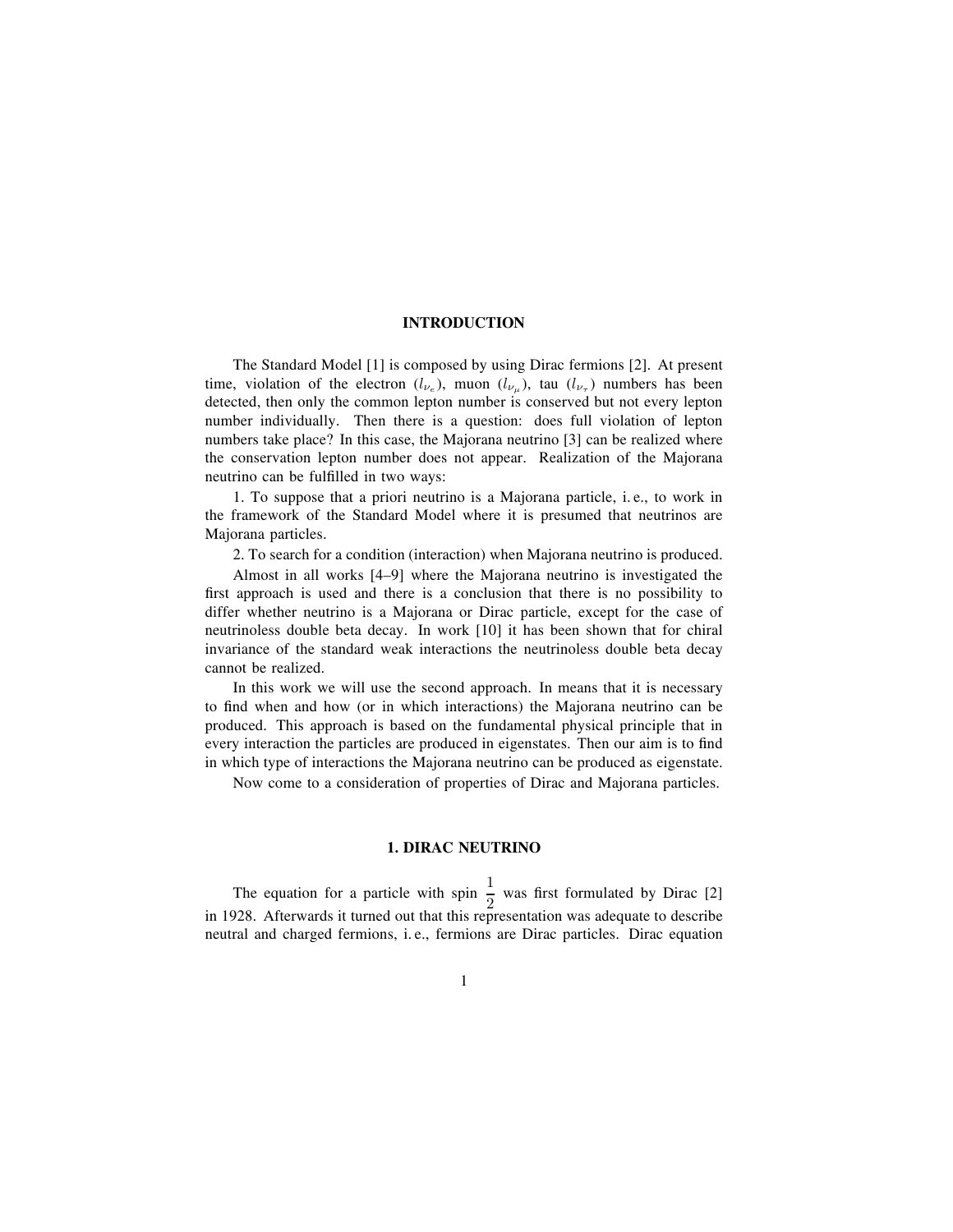for free fermion  $\left(\begin{array}{c} 1 \end{array}\right)$  spinor with spin  $\frac{1}{2}$ 2  $\overline{ }$ has the following form:

$$
(\gamma^{\mu}p_{\mu}-m)\psi=0, \qquad (1)
$$

where  $\gamma^{\mu}$  are Dirac matrices,  $p_{\mu}$  are energy and impulse of the particle, m is a particle mass and  $\psi$  is the fermion wave function.

If to introduce the following projecting operators:

$$
P_L = \frac{(1 - \gamma^5)}{2} = \begin{pmatrix} 0 & 0 \\ 0 & 1 \end{pmatrix}, \quad P_R = \frac{(1 + \gamma^5)}{2} = \begin{pmatrix} 1 & 0 \\ 0 & 0 \end{pmatrix}, \tag{2}
$$

which form the full system

$$
P_L^2 = P_L, \quad P_R^2 = P_R, \quad P_L + P_R = 1, \quad P_L P_R = 0,\tag{3}
$$

then we can write  $\psi$  in the form

$$
\psi = \psi_R + \psi_L,\tag{4}
$$

where

$$
\psi_R = P_R \psi, \quad \psi_L = P_L \psi
$$

are the left and right spin projections.

Above we have considered free fermions, then to consider their productions, annihilations, etc., it is necessary to introduce their interactions. For introducing interactions in the framework of quantum field theory  $[11]$  we use derivative lengthening and the principle of gauge invariance. For example, in the electrodynamics

$$
p_{\mu} \to p_{\mu} - ieA_{\mu}(x), \quad A'_{\mu}(x) = A_{\mu}(x) + \alpha(x),
$$
 (5)

$$
\bar{\psi}' = \bar{\psi} \exp(i\alpha(x)), \quad \psi' = \psi \exp(i\alpha(x)), \tag{6}
$$

where  $A_\mu$  is a vector field,  $e - a$  couple constant of electromagnetic interactions,  $\alpha$  – a phase of gauge transformation. Then Eq. (1) is invariant relative to the above gauge transformation. The Lagrangian of electromagnetic interactions is

$$
L(\bar{\psi}, \psi, A_{\mu}) = -ie\bar{\psi}\gamma^{\mu}\psi A_{\mu} \equiv -ie(\bar{\psi}_L + \bar{\psi}_R)\gamma^{\mu}(\psi_L + \psi_R)A_{\mu}.
$$
 (7)

In analogous manner we also introduce interactions in the strong interaction [12, 13] and the electroweak model [1]. In electromagnetic and strong interactions the left and right components of fermions participate in a symmetric manner and

$$
\psi = \psi_L + \psi_R,
$$

2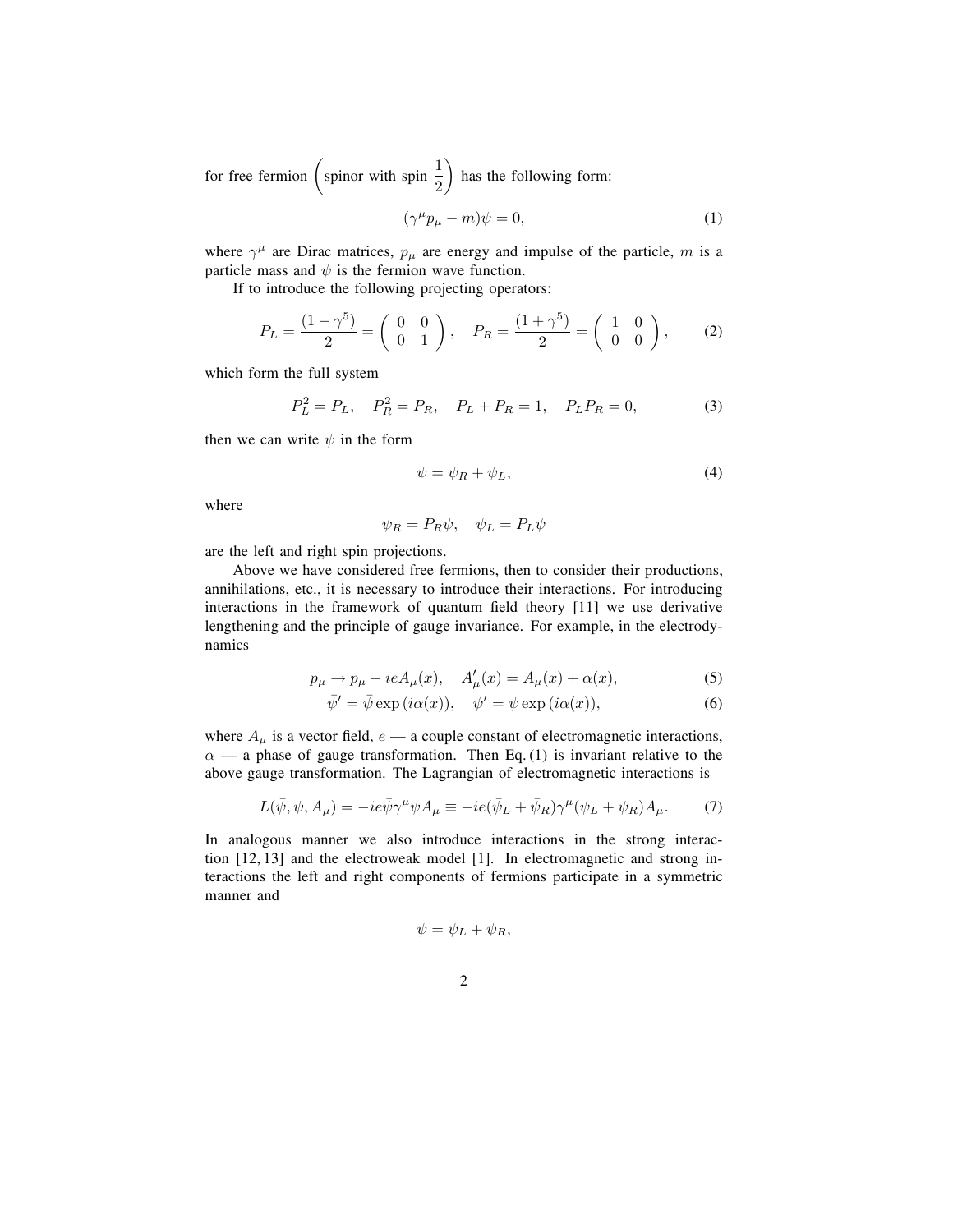while left doublets and right singlets of fermions participate in weak interactions [1] (in charged current on weak interactions only left components of fermions participate). The Lagrangian of interaction of electron neutrino with the electron positron (charged leptons) by  $W$  bosons has the following form:

$$
L(W) = -\frac{ig_W}{\sqrt{2}} \left[ \bar{\nu}_{Le} \gamma^\mu e_L W_\mu^+ + \bar{e}_L \gamma^\mu \nu_{Le} W_\mu^- \right]. \tag{8}
$$

For neutrinos it means that only the left components of neutrinos and antineutrinos participate in the weak interactions.

Experiments [14] were performed to measure the neutrino spirality. The result is the following — neutrino has the left spirality and antineutrino has the right spirality. This characteristic of neutrino was used to formulate the electroweak model [1].

So, in electromagnetic and strong interactions the left and right components of fermions (quarks and charged leptons) participate in a symmetric form

$$
\bar{\psi} = \bar{\psi}_L + \bar{\psi}_R, \quad \psi = \psi_L + \psi_R, \tag{9}
$$

while only the left components of quarks and leptons participate in the weak interactions

$$
\bar{\psi} \to \bar{\psi}_L + 0, \quad \psi \to \psi_L + 0,
$$

i. e., for neutrino

$$
\bar{\nu} \equiv \bar{\nu}_L, \quad \nu \equiv \nu_L. \tag{10}
$$

So, if neutrino is a Dirac particle, then there are interactions (by using the principle of gauge invariance) with  $W^{\pm}$  and Z bosons but neutrinoless double beta decay is absent.

## **2. MAJORANA NEUTRINO**

In 1937 Majorana found an equation [3] for a fermion with spin  $\frac{1}{2}$ . Then it became clear that this fermion could be only a neutral particle since the particle and antiparticle are joined in one representation. The Majorana equation for neutrino is [3]

$$
i(\hat{\sigma}^{\mu}d_{\mu})\nu_{R} - m_{R}^{M}\epsilon\nu_{R}^{*} = 0,
$$
  
\n
$$
i(\hat{\sigma}^{\mu}d_{\mu})\nu_{L} - m_{L}^{M}\epsilon\nu_{L}^{*} = 0,
$$
\n(11)

where  $\hat{\sigma}^{\mu} \equiv (\sigma^0, \sigma)$ ,  $\sigma^{\mu} \equiv (\sigma^0, -\sigma)$ ,  $\sigma$  is Pauli matrices,

$$
\epsilon = \left(\begin{array}{cc} 0, & 1 \\ -1, & 0 \end{array}\right).
$$

3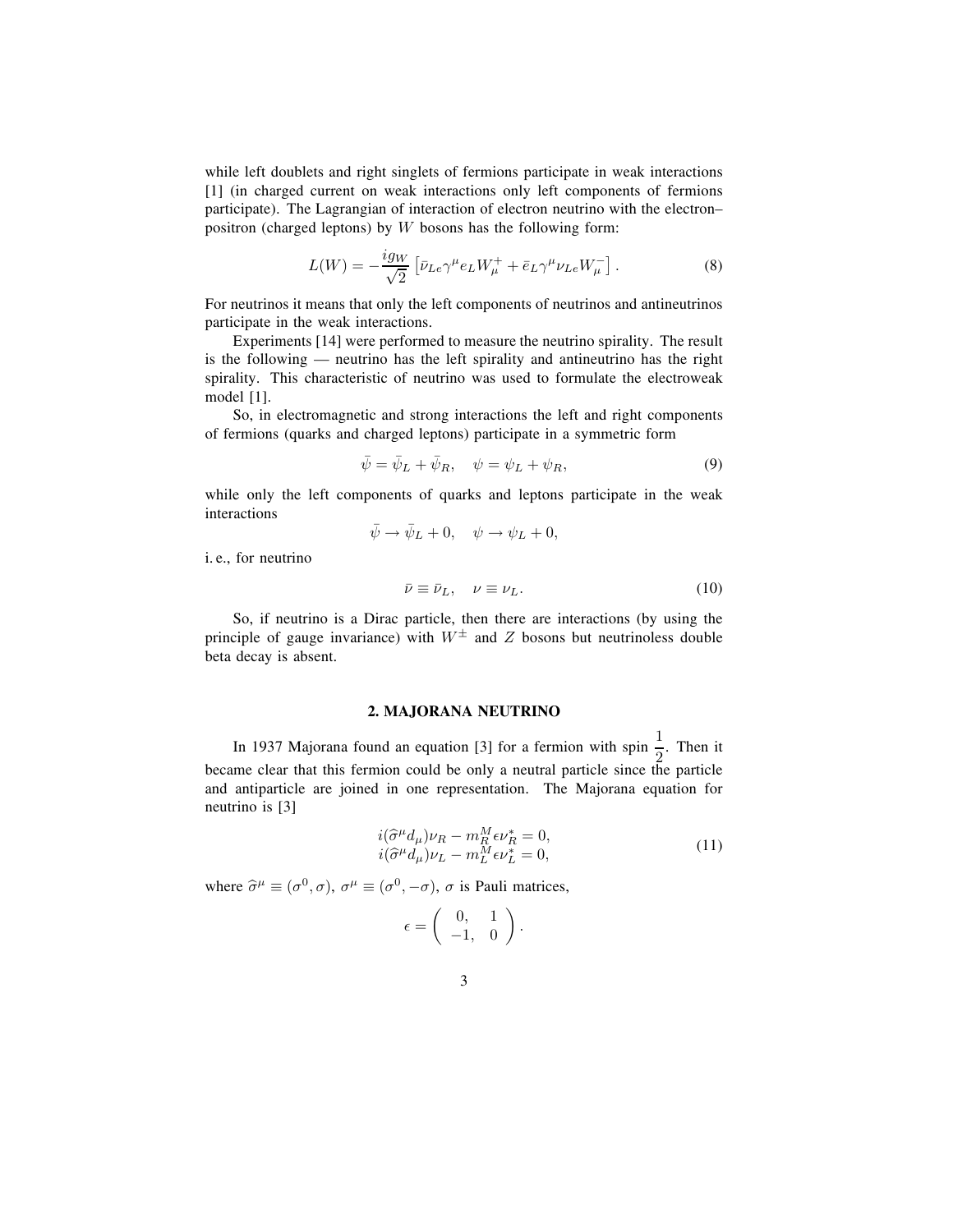These equations describe two completely different neutrinos with masses  $m_R^M$ and  $m<sub>L</sub><sup>M</sup>$  which do not possess any additive numbers and neutrinos are their own antineutrinos, i. e., particles differ from antiparticles only in spin projections. Now it is possible to introduce the following two Majorana neutrino states:

$$
\chi_L = \nu_L + (\nu_L)^c, \chi_R = \nu_R + (\nu_R)^c.
$$
\n(12)

$$
(\nu_{LR})^c = C \bar{\nu}_{LR}^T,
$$

where C is a matrix of charge conjugation, T is transposition  $[4-6]$ . Formally the above Majorana equation (11) can be rewritten in the following form:

$$
(\gamma^{\mu}\partial_{\mu} + m)\chi(x) = 0, \qquad (13)
$$

with the Majorana condition ( $\chi \equiv \chi_{LR}$ )

$$
C\bar{\chi}^T(x) = \xi \chi(x),\tag{14}
$$

where  $\xi$  is a phase factor ( $\xi = \pm 1$ ).

It is necessary to stress that

$$
\bar{\chi}(x)\gamma^{\mu}\chi(x) = 0,\tag{15}
$$

i. e., vector current of Majorana neutrino is equal to zero.

In the 1950s the Majorana neutrino study was very extensive [15]. Later it stopped. By that time the spirality of neutrinos had been measured [14].

From the above consideration now we know that in strong and electromagnetic interactions the left and right components of fermions participate symmetrically, while in the weak interactions only the left components of fermions participate (in neural current the right components of fermions are also present, but in a nonsymmetric form).

What is a Majorana neutrino? As it has been stressed above, Majorana particle  $\chi$  with spin  $\frac{1}{2}$  has two spin  $\pm \frac{1}{2}$  projections. The (left) component with projection  $-\frac{1}{2}$  is correlated with neutrino  $\nu_L$  and the (right) component with projection  $+\frac{1}{2}$  $\frac{1}{2}$  is correlated with antineutrino  $(\nu_L)^c$ . Here is an analogy with the electromagnetic or strong interactions (see Eq. (7)), where the left and right components of fermions participate symmetrically. In order to produce the Majorana neutrino, we must have an interaction where neutrino and antineutrino participate symmetrically. From the experimental data we have known that in the weak interactions neutrino and antineutrino are produced in separate processes but not in one process symmetrically. So, Majorana neutrino can be produced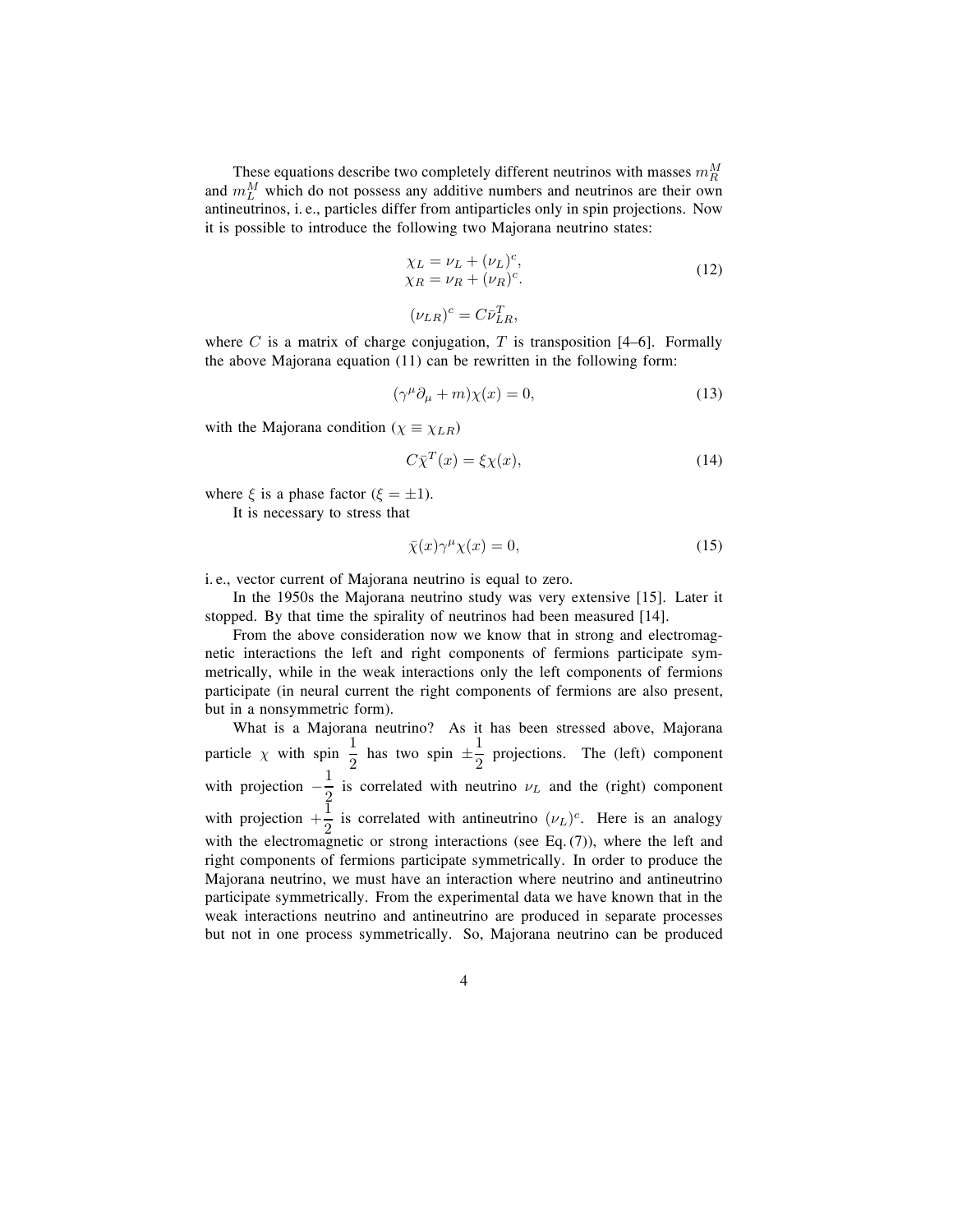only in the interaction which does not differentiate particle from antiparticle but differentiates spin projections of the particles (fermions). By analogy with electromagnetic interactions we can introduce Majorana neutrino current in the following form:

$$
j^{\mu} = \bar{\chi}(x)\gamma^{\mu}\chi(x),\tag{16}
$$

but as it is stressed in Eq. (15) this value is zero. We can introduce the gauge transformation for the following Majorana neutrinos  $\chi_L$  and  $\chi_R$ :

$$
\chi_L' = \exp(-i\beta)\chi_L \n\chi_R' = \exp(i\beta)\chi_R
$$
\n(17)

then we can also introduce Majorana charge  $g_M$ . It is clear that this charge will differ from Dirac charge  $g_W$ . If this Majorana particle interacts with a Dirac particle it must have the Dirac charge (i. e., Majorana neutrino must have a double charge). Since usually it is supposed that masses of  $\chi_L$  and  $\chi_R$  neutrino differ very much then this gauge transformation must be strongly violated.

A reaction with the double beta decay with two electrons

$$
(Z, A) \rightarrow (Z + 2, A) + e_1^- + e_2^- + \bar{\nu}_{e1} + \bar{\nu}_{e2}
$$
 (18)

is possible, if  $M_A(Z, A) > M_A(Z + 2, A)$ .

If neutrino is a Majorana particle  $(\chi_L = \nu_L + (\nu_L)^c)$ , then the following neutrinoless double beta decay is possible:

$$
(Z, A) \to (Z + 2, A) + e_1^- + e_2^-, \tag{19}
$$

if  $M_A(Z, A) > M_A(Z + 2, A)$ .

The lepton part of the amplitude of the above two neutrino decays has the following form  $[5,6,8]$ :

$$
\bar{e}(x)\gamma_{\rho}\frac{1}{2}(1\pm\gamma_{5})\nu_{j}\bar{e}(y)\gamma_{\sigma}\frac{1}{2}(1\pm\gamma_{5})\nu_{k}(y).
$$
\n(20)

After substituting the Majorana neutrino propagator and its integrating on the momentum of virtual neutrino, the lepton amplitude gets the following form:

$$
-i\delta_{jk} \int \frac{d^4q}{(2\pi)^4} \frac{e^{-iq(x-y)}}{q^2 - m_j^2} \bar{e}(x)\gamma_\rho \frac{1}{2} (1 \pm \gamma_5) (q^\mu \gamma_\mu + m_j) \frac{1}{2} (1 \pm \gamma_5) \gamma_\sigma e(y). \tag{21}
$$

If we use the following expressions:

$$
\frac{1}{2}(1-\gamma_5)(q^{\mu}\gamma_{\mu}+m_j)\frac{1}{2}(1-\gamma_5)=m_j\frac{1}{2}(1-\gamma_5),
$$
 (22)

$$
\frac{1}{2}(1-\gamma_5)(q^{\mu}\gamma_{\mu}+m_j)\frac{1}{2}(1+\gamma_5)=q^{\mu}\gamma_{\mu}\frac{1}{2}(1+\gamma_5),
$$
\n(23)

5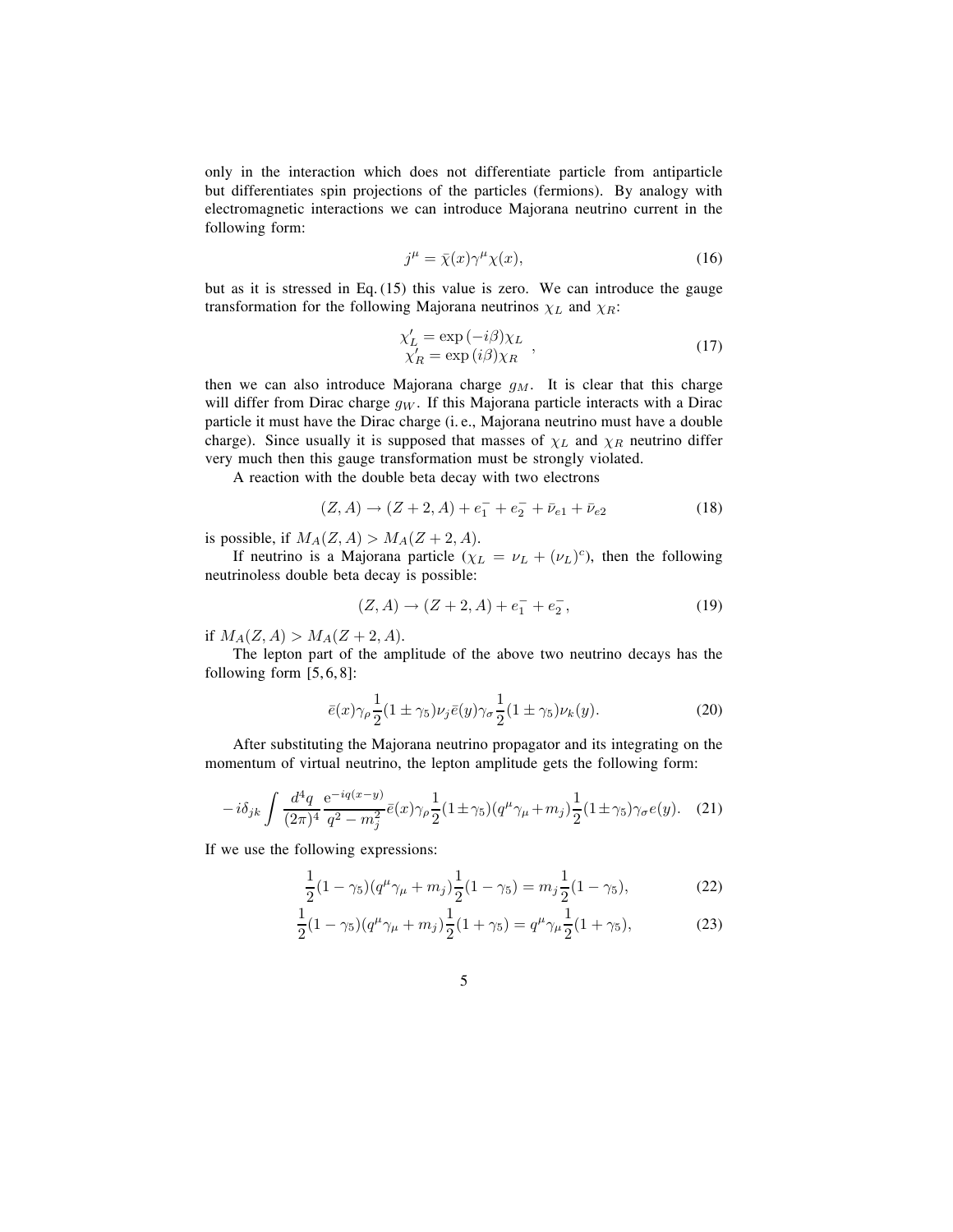then we see that in the case when there are only left currents  $(Eq. (22))$  we get a deposit only from the neutrino mass part,

$$
-i\delta_{jk} \int \frac{d^4q}{(2\pi)^4} \frac{e^{-iq(x-y)}}{q^2 - m_j^2} \bar{e}(x)\gamma_\rho \frac{1}{2} (1 - \gamma_5)(q^\mu \gamma_\mu + m_j) \frac{1}{2} (1 - \gamma_5)\gamma_\sigma e(y) =
$$
  

$$
= -i\delta_{jk} \int \frac{d^4q}{(2\pi)^4} \frac{e^{-iq(x-y)}}{q^2 - m_j^2} \bar{e}(x)\gamma_\rho m_j \frac{1}{2} (1 - \gamma_5)\gamma_\sigma e(y), \quad (24)
$$

while at the presence of the right currents (Eq. (23))

$$
-i\delta_{jk} \int \frac{d^4q}{(2\pi)^4} \frac{e^{-iq(x-y)}}{q^2 - m_j^2} \bar{e}(x)\gamma_\rho \frac{1}{2} (1 - \gamma_5)(q^\mu \gamma_\mu + m_j) \frac{1}{2} (1 + \gamma_5)\gamma_\sigma e(y) =
$$
  

$$
= -i\delta_{jk} \int \frac{d^4q}{(2\pi)^4} \frac{e^{-iq(x-y)}}{q^2 - m_j^2} \bar{e}(x)\gamma_\rho q^\mu \gamma_\mu \frac{1}{2} (1 + \gamma_5)\gamma_\sigma e(y), \quad (25)
$$

the amplitude includes the term proportional to four momentum  $q$  in the neutrino propagator.

So, we see that if neutrino is a Majorana particle, then the neutrinoless double decay will take place. As we have shown above, the standard weak interactions can produce only Dirac neutrinos. The Majorana neutrino can produce only the interaction which does not differentiate neutrino from antineutrino and, then neutrino and antineutrino are left and right spin projections of one particle. Until now this interaction has not been discovered. Detection of the neutrinoless double decay will be an indication on the existence of such an interaction, therefore experiments with very high precision are needed. Consideration of the problem, in what concrete interaction the Majorana neutrino can be produced, will be continued in subsequent works.

So, if neutrino is a Majorana particle, then there are interactions with  $W^{\pm}$ bosons (constructed by hand). Interaction with  $Z$  boson is absent (see Eq. (15)) but then neutrinoless double beta decay arises. Obviously from the available experimental data we can come to a conclusion that neutrino produced in the standard weak interactions are Dirac particles.

### **CONCLUSION**

In this work the following problem was considered: what type (Dirac or Majorana) of neutrinos is produced in the standard weak interactions? We have come to a conclusion that these interactions can produce only Dirac neutrinos but not Majorana's. Then neutrino interacts with  $W^{\pm}$  and Z bosons but neutrinoless double beta decay is absent. It means that this neutrino will be produced in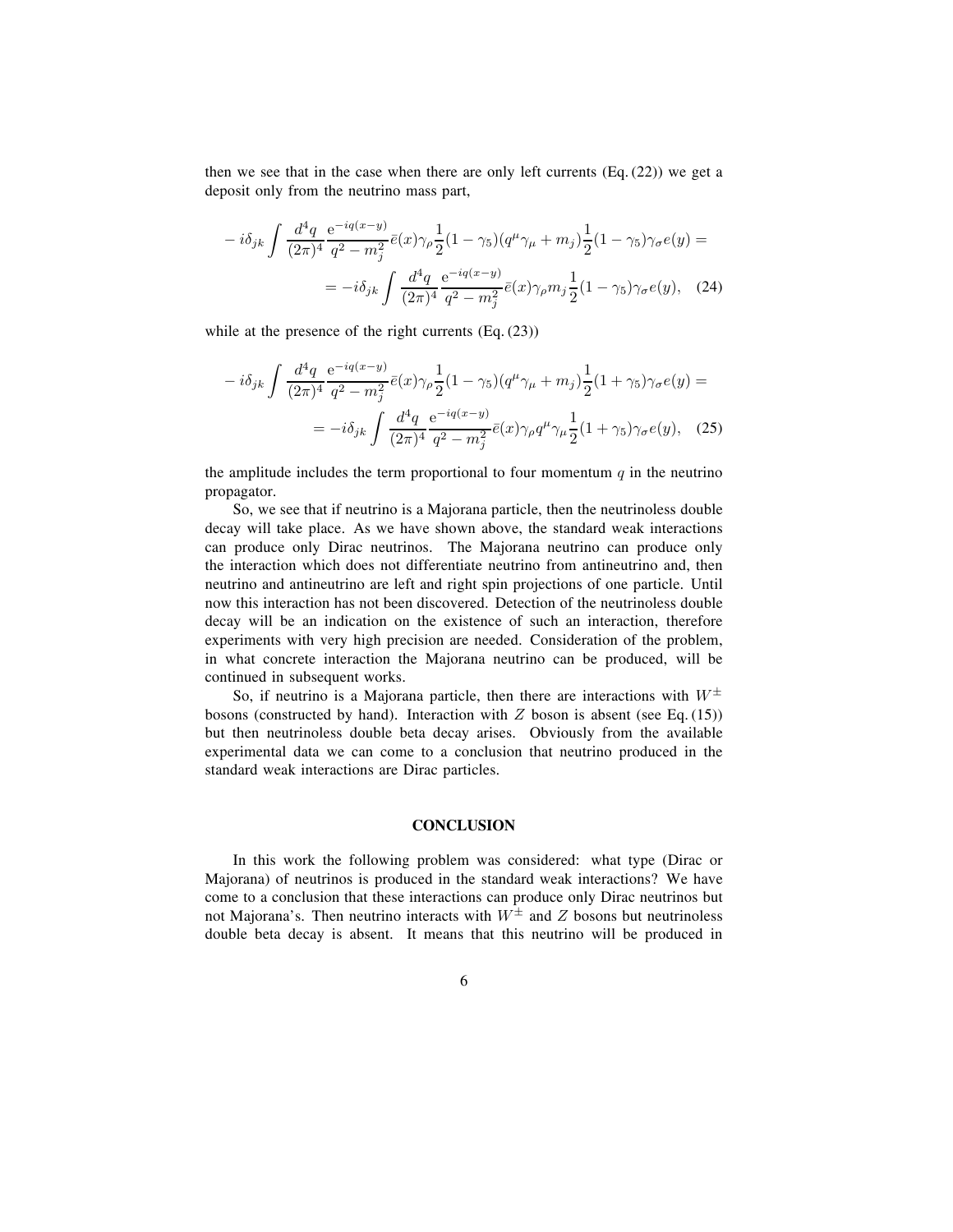another type of interaction. Namely, Majorana neutrinos will be produced in the interaction which differentiates spin projections but cannot distinguish neutrino (particle) from antineutrino (antiparticle). Then neutrino will interact with  $W^{\pm}$ bosons and neutrinoless double beta decay will arise. But interaction with Z boson will be absent. Such interactions have not been discovered yet. Therefore, experiments with very high precision are needed to detect the neutrinoless double decays if they are realized in the Nature.

**Acknowledgements.** The author expresses sincere gratitude to Prof. V. A. Kuzmin for very useful discussions.

#### **REFERENCES**

- 1. *Glashow S. L.* // Nucl. Phys. 1961. V. 22. P. 579; *Weinberg S.* // Phys. Rev. Lett. 1967. V. 19. P. 1264; *Salam A.* // Proc. of the 8th Nobel Symp. / Ed. by N. Svarthholm. Stockholm: Almgvist and Wiksell, 1968. P. 367.
- 2. *Dirac P. M. A.* // Proc. Roy. Soc. A. 1928. V. 117. P. 610.
- 3. *Majorana E.* // Nuovo Cim. 1937. V. 34. P. 170.
- 4. *Rosen S. P.* Lecture Notes on Mass Matrix. LASL Preprint, 1983.
- 5. *Bilenky S. M., Petcov S. T.* // Rev. Mod. Phys. 1987. V. 99. P. 671.
- 6. *Boehm F., Vogel P.* Physics of Massive Neutrinos. Cambridge Univ. Press, 1987. P. 27, 121.
- 7. *Zralek M.* // Acta Phys. Polonica B. 1997. V. 28. P. 2225.
- 8. *Vergados J. D.* // Phys. Reports. 2002. V. 361. P. 1.
- 9. Rev. Part. Phys. // J. Phys. G. (Nucl. Part. Phys.). 2006. V. 33. P. 35, 435.
- 10. *Beshtoev Kh. M.* // Part. Nucl., Lett. 2009. V. 6. P. 397.
- 11. *Schweber S. S.* An Introduction to Relativistic Quantum Field Theory, Elmsfird, N.Y., 1961; *Bogolubov N. N., Shirkov D. V.* Quantum Fields. M., Nauka, 1980;
	- *Achieser A. I., Berestezkii V. B.* Quantum Electrodynamics. M., Nauka, 1981.
- 12. *Yang C. N., Mills R. L.* // Phys. Rev. 1954. V. 96. P. 191.
- 13. *Marciano W., Pagels H.* // Phys. Rep. 1978. V. 36. P. 137; *Langacker P.* // Phys. Rep. 1981. V. 72, No. 4. P. 185; *Kane G.* Modern Elementary Particle Physics. Addisson-Wesley P. C., 1987.
- 14. *Goldhaber M. at al.* // Phys. Rev. 1958. V. 109. P. 1015; *Barton M. at al.* // Phys. Rev. Lett. 1961. V. 7. P. 23; *Backenstoss G. at al.* // Ibid. V. 6. P. 415; *Abela R. at al.* // Nucl. Phys. A. 1983. V. 395. P. 413.
- 15. *Pauli W.* // Nuovo Cim. 1957. V. 6. P. 204; *McLennam I. A., Jr.* // Phys. Rev. 1957. V. 106. P. 821; *Case K. M.* // Phys. Rev. 1957. V. 107. P. 307; *Gursey F.* // Nuovo Cim. 1958. V. 7. P. 411.

Received on July 19, 2010.